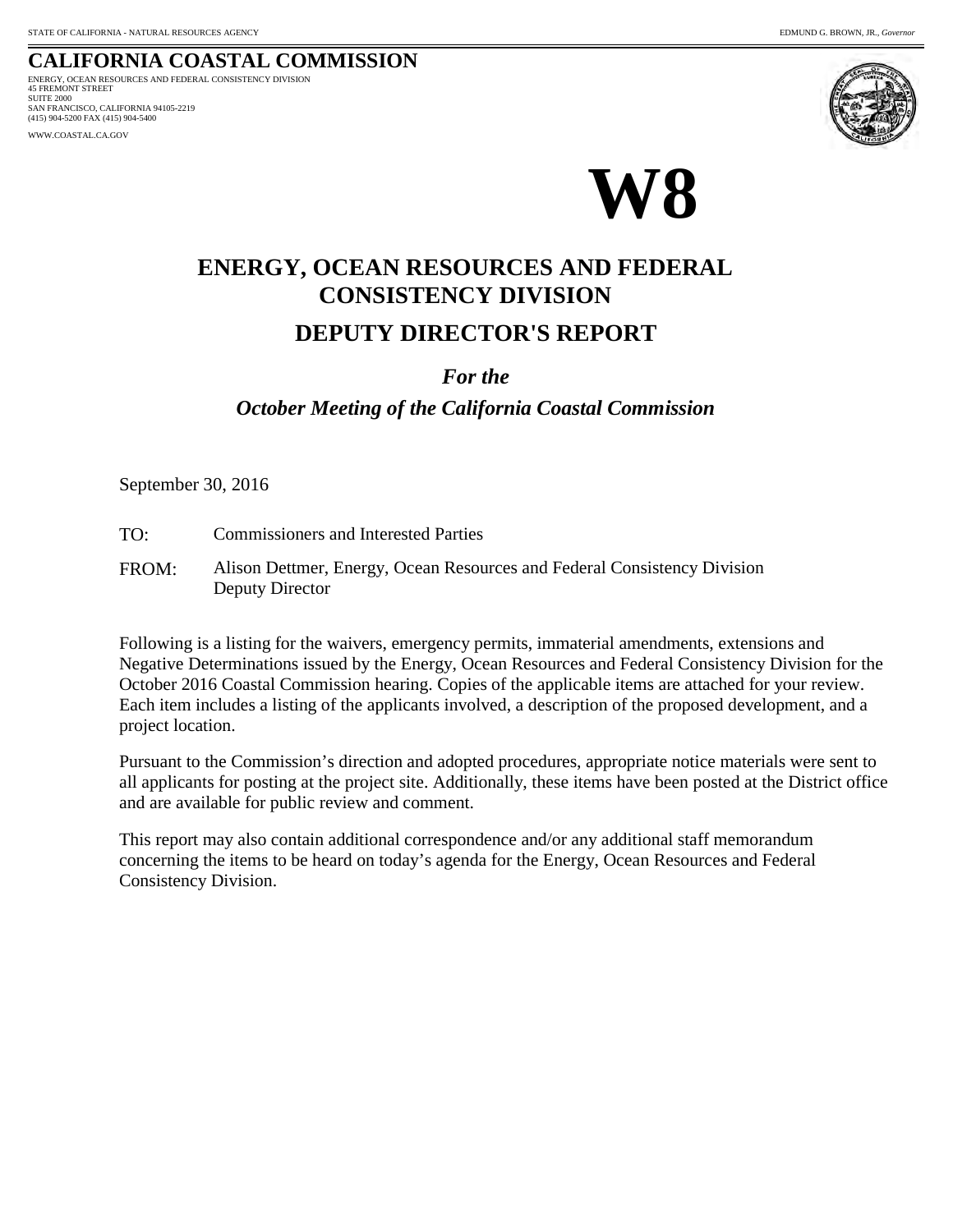### *NEGATIVE DETERMINATIONS AND NO EFFECT LETTERS*

Administrative Items for Federal Consistency Matters

| <b>Applicant</b>                                                              | <b>Project Description</b>                                                                                                                                                                                                                                                                                                        | <b>Project Location</b>                                                                   |
|-------------------------------------------------------------------------------|-----------------------------------------------------------------------------------------------------------------------------------------------------------------------------------------------------------------------------------------------------------------------------------------------------------------------------------|-------------------------------------------------------------------------------------------|
| ND-0026-16<br>Corps of Engineers,<br>Los Angeles District                     | Dredge and dispose up to twice a year<br>between 100,000 and 500,000 cubic yards of<br>clean sandy sediment from Morro Bay<br>Harbor federal channels, with either<br>nearshore disposal off Morro Bay State Park<br>or surfzone disposal off Morro Strand State<br>Beach, between 2016 and 2022.<br>Action:<br>Concur, 9/15/2016 | Morro Bay, San Luis Obispo County                                                         |
| ND-0028-16<br>Corps of Engineers,<br>Los Angeles District                     | Santa Barbara Harbor Six-Year Maintenance<br>Dredging and Disposal Program, Santa<br>Barbara County.<br>Concur, 9/21/2016<br>Action:                                                                                                                                                                                              | Santa Barbara Harbor And East Beach,<br>Santa Barbara                                     |
| ND-0030-16<br>U.S. Fish and Wildlife<br>Service                               | Reopen streamflow through restrictive debris<br>structures in Salmon Creek by partially or<br>completely removing the blockages at six<br>locations along the creek, between Hookton<br>Road and the Salmon Creek Unit of the<br>Humboldt Bay NWR, Humboldt County.<br>Concur, 8/31/2016<br>Action:                               | On Salmon Creek, Between Hookton Road<br>And The Nwr Boundary, Humboldt County            |
| NE-0009-16<br>Corps of Engineers,<br>San Francisco District                   | Phillips 66 San Francisco Bay (Rodeo, CA)<br>Refinery, Dredging of 2,710 cu. yds.<br>(SFBCDC's Jurisdiction), with disposal of<br>sandy sediments at SF-8<br>Action: Concur, 9/14/2016                                                                                                                                            | 3 Miles Offshore Of San Francisco'S Ocean<br>Beach                                        |
| NE-0010-16<br>Department of<br>Transportation, District<br>1, Attn: Dana York | Repairs to the north bank concrete slope<br>protection at Elk Creek Bridge, including<br>placement of 400 cu.yds. of rock slope<br>protection at the base of abutment #4 and<br>along the northern embankment of the bridge.                                                                                                      | Elk Creek Bridge On State Highway 1 (Mp<br>31.35), Mendocino County (APN(s):<br>131010RW) |
|                                                                               | Concur, 9/22/2016<br>Action:                                                                                                                                                                                                                                                                                                      |                                                                                           |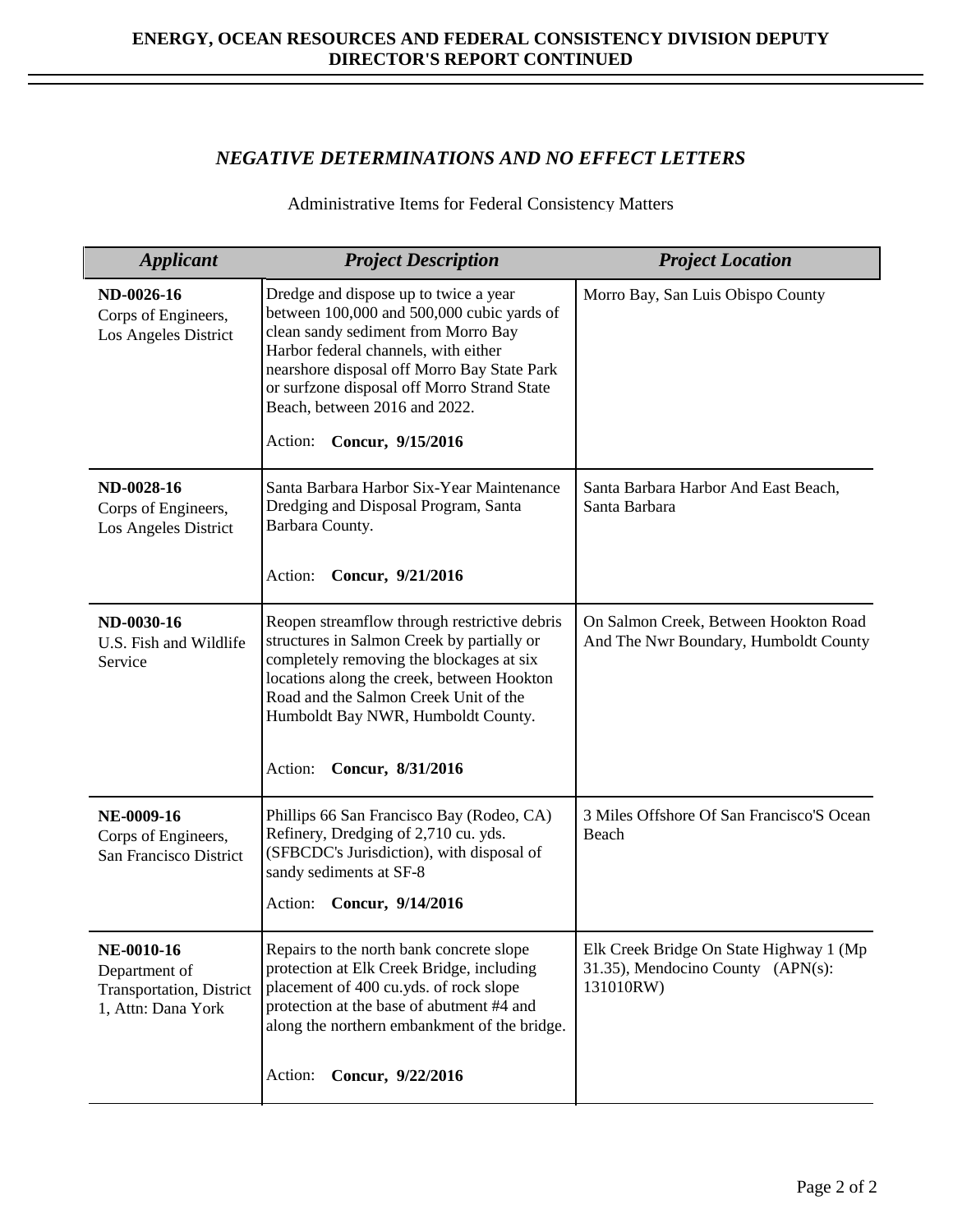45 FREMONT, SUITE 2000 SAN FRANCISCO, CA 94105-2219 VOICE (415) 904-5200 FAX (415) 904-5400 TDD (415) 597-5885



September 6, 2016

Eduardo T. De Mesa Chief, Planning Division Los Angeles District U.S. Army Corps of Engineers ATTN: Larry Smith 915 Wilshire Blyd., Suite 930 Los Angeles, CA 90017-3401

Subiect: Negative Determination ND-0026-16 (Morro Bay Harbor Six-Year Maintenance Dredging Program, San Luis Obispo County).

Dear Mr. De Mesa:

The Coastal Commission staff has reviewed the above-referenced negative determination. The Corps of Engineers proposes to modify the existing Six-Year Federal Maintenance Dredging Program in Morro Bay Harbor. In April 2014 the Commission concurred with ND-0011-14 for annual or biannual maintenance dredging of the sand trap and entrance, main, and Navy navigation channels during the 2014-2020 time period. Under that program, the Corps would dredge on average 250,000 cubic yards of sediment between March 1 and September 15 each year, which adheres to the historic dredging schedule at Morro Bay and previous Commission approvals of maintenance dredging at this location. The primary disposal site for that program was the nearshore area off Morro Bay State Park, immediately downcoast of the harbor entrance and historically used by the Corps for disposal of Morro Bay sediments. Physical and chemical testing undertaken by the Corps confirmed that the channel sediments were physically and chemically suitable for placement at either the downcoast nearshore site or an alternate surf-zone disposal site north of the harbor entrance. On January 22, 2014, the Southern California Dredged Material Management Team (SC-DMMT), which includes staff from the Coastal Commission. concurred with the sediment suitability determination made by the Corps for using the Morro Bay federal channel dredged materials for beach nourishment.<sup>1</sup> The maintenance dredging program also included avoidance, minimization, and mitigation measures to protect marine resources, particularly eelgrass beds adjacent to sections of the navigation channels.

The proposed modifications to the 2014-2020 program include restarting the six-year time period such that the maintenance dredging program for the aforementioned harbor channels would now run from 2016 to 2022; adding maintenance dredging of the Morro Channel as needed every 3-4 years depending on funding and channel infill; adding the surf zone at Morro Strand State Beach

<sup>&</sup>lt;sup>1</sup> This suitability determination is valid through the Fall 2016 dredging event. The Corps will undertake a new round of sediment testing in early 2017 and submit test results and a new suitability determination to the SC-DMMT prior to the commencement of any dredging in 2017. Such a determination is typically valid for three years.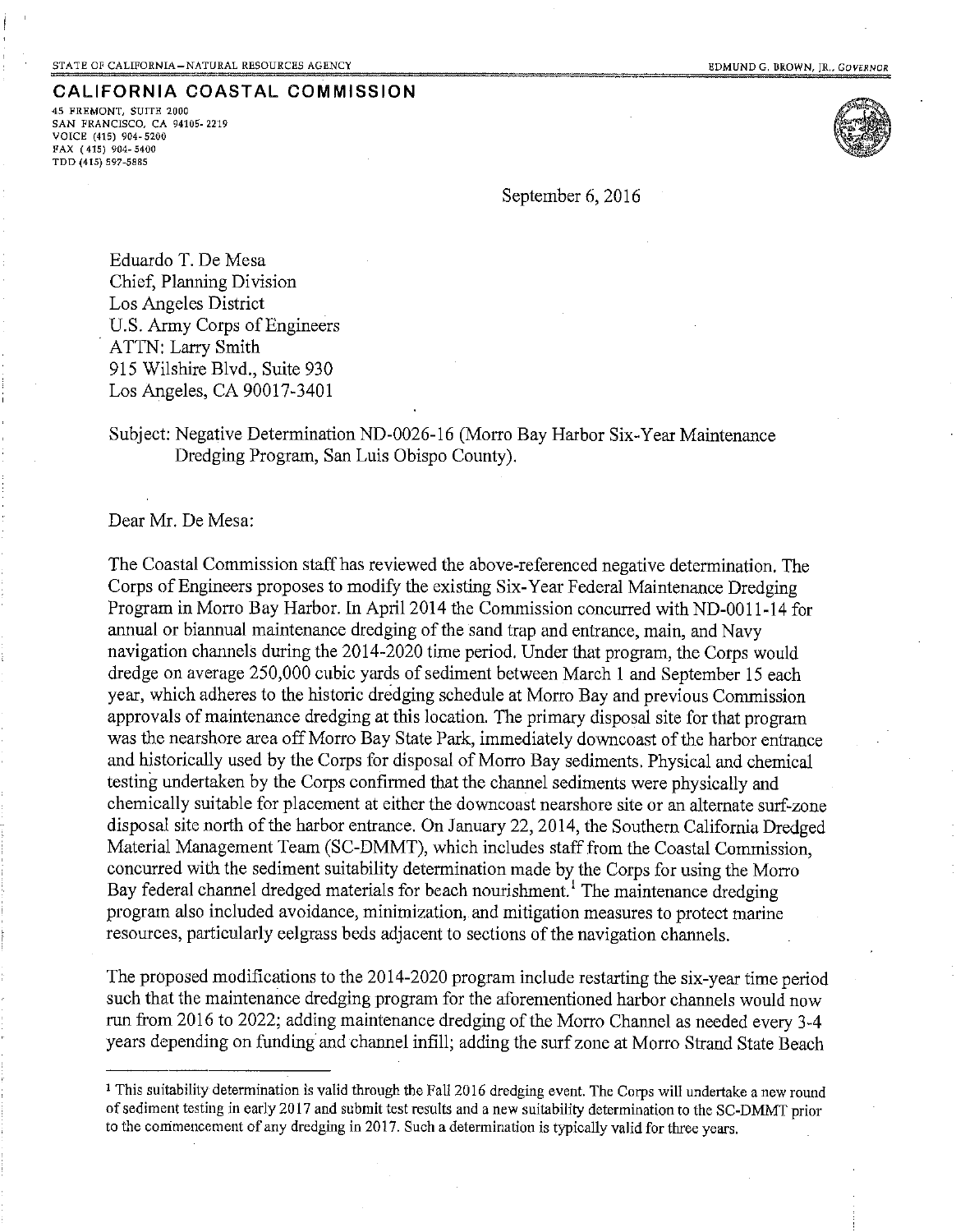# ND-0026-16 (U.S. Army Corps of Engineers)

Morro Bay Harbor Maintenance Dredging Program

as a second dredged material placement location; expanding the list of dredging equipment depending on the channels to be dredged; and updating the program's environmental commitments.

ţ.

The newly proposed six-year program includes annual spring maintenance dredging of between 100,000 and 200,000 cu, vds. of sediment, and fall maintenance dredging (when needed) of between 200,000 and 500,000 cu, vds. of sediment. Disposal of clean sandy sediments would continue to occur at the Morro Bay State Park nearshore zone (using clamshell or hopper dredges). If a hydraulic dredge is used, disposal will take place in the surf zone at Morro Strand State Beach immediately north of the harbor entrance. The proposed fall 2016 event will dredge 100,000 cu.yds. from the Navy Channel, 50,000 cu.yds. from the Morro Channel, and 112,500 cu, vds. from the sand trap. The location of dredged material placement will depend in-part on the type of dredging equipment used by the project contractor selected by the Corps and the need for beach nourishment at beaches south and north of the harbor entrance.

The maintenance dredging program includes avoidance, minimization, and mitigation measures to protect marine resources. Eelgrass beds are present adjacent to and within sections of the Navy Channel and Morro Channel (water depths in the entrance channel, main channel, and sand trap are too deep to support growth of eelgrass). The Corps states in its Draft Supplemental Environmental Assessment for Morro Bay Six Year Federal Maintenance Dredging Program July 2016 that it will implement a 50-foot-wide buffer between the top of the dredge slope and eelgrass beds in order to avoid and/or minimize potential adverse effects to and loss of eelgrass beds during maintenance dredging. The Corps acknowledges that given the requirement to maintain the federal channels and the presence of eelgrass near the eastern boundary of the Morro Channel, some loss of eelgrass may occur during the proposed fall 2016 dredging of this channel.

The June 2016 survey of eelgrass beds in Morro Bay Harbor will serve as a the pre-dredging baseline for the fall 2016 dredging in the Navy Channel and Morro Channel, and a post-dredging eelgrass survey of the harbor will be conducted in spring 2017. Should the spring 2017 survey document that fall 2016 dredging adversely affected eelgrass beds, the Corps will develop and implement a mitigation program consistent with the California Eelgrass Mitigation Policy (CEMP). The Corps reports that the eelgrass mitigation site it developed in 2010 outside of the northwest corner of the Morro Channel (which served as successful mitigation for eelgrass impacts from 2010 maintenance dredging) currently has adequate space for additional eelgrass planting should eelgrass mitigation be required.

If future dredging events during the proposed six-year program would extend into the 50-foot buffer (as established by the most recent eelgrass survey), pre-and post-dredging eelgrass surveys will be conducted to determine the extent of eelgrass impacts that occurred during a subsequent dredging event. If impacts are documented, a mitigation plan would be developed and implemented consistent with the CEMP. The Corps will inform the Commission staff of scheduled maintenance dredging events during the six-year program, will provide documentation supporting the Corps' decision to conduct or not conduct a new eelgrass survey prior to commencement of the next dredging event, and will provide that documentation with adequate

 $\overline{2}$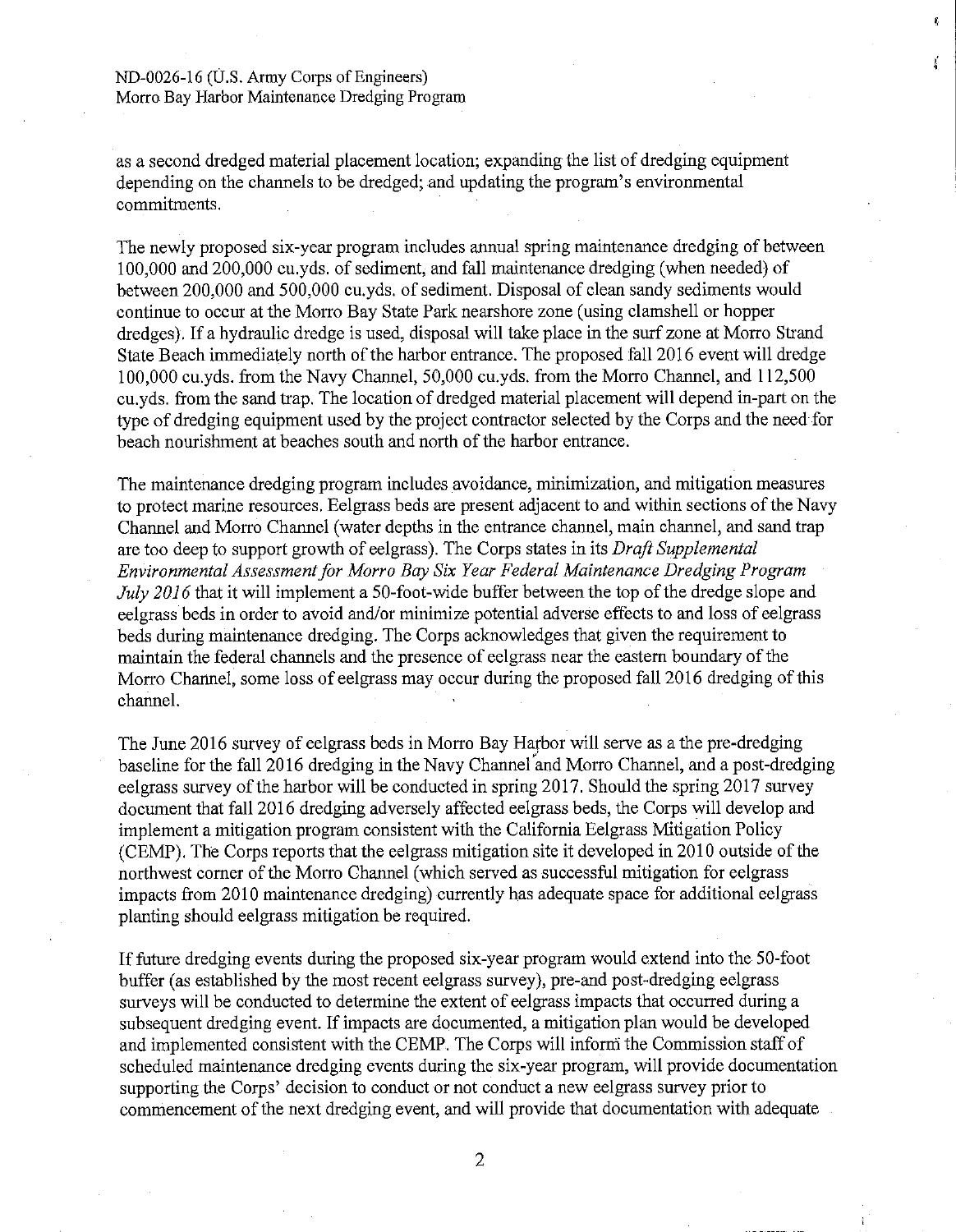time to allow the Commission staff to consult with the Corps and the other resource agencies on whether the Corps' survey decision is adequate and consistent with the commitment to protect eelgrass.

The Corps reports that the surf zone at Morro Strand State Beach is adjacent to designated critical habitat for the western snowy plover and that the disposal pipeline for surf zone placement of dredged material would be located within that critical habitat. While Morro Strand State Beach is a known wintering habitat for the species, any surf zone disposal would occur outside the snowy plover nesting season and would therefore not affect nesting plovers. Potential effects on critical habitat would be limited to placement, maintenance, and removal of the disposal pipeline. If surf zone disposal is a selected placement option, a pre-construction survey would be conducted at Morro Strand State Beach to determine if plovers are present. If plovers are found on or adjacent to the pipeline corridor, then measures would be implemented to avoid and minimize impacts to plovers and the critical habitat (e.g., avoiding dunes, dune vegetation, naturally occurring beach debris). The Corps has committed to work with the U.S. Fish and Wildlife Service, California Department of Fish and Wildlife, and California State Parks to design and implement habitat protection measures should surf zone disposal of dredged sediments be proposed at Morro Strand State Beach.

The proposed dredging and disposal activities will create only minor and temporary impacts to water quality and turbidity, as the dredged sediments are primarily sands which will quickly settle out of the water column. The proposed maintenance dredging program will maintain harbor channels and ensure continued safe navigation for commercial and recreational fishing vessels, recreational boating vessels, and U.S. Coast Guard vessels operation out of Coast Guard Station Morro Bay. Dredged material disposal in the nearshore off Morro Bay State Park and in the surfzone off Morro Strand State Beach will replenish beaches at these popular recreation areas.

Under the federal consistency regulations, a negative determination can be submitted for an activity "which is the same as or similar to activities for which consistency determinations have been prepared in the past." The proposed project is similar to the six-year maintenance dredging and disposal program concurred with by the Commission in consistency determination CD-074-01 and more recently in negative determinations ND-034-08 and ND-0011-14. In conclusion, the Commission staff agrees that the proposed six-year maintenance dredging program at Morro Bay Harbor will not adversely affect coastal resources. We therefore concur with your negative determination made pursuant to 15 CFR Section 930.35 of the NOAA implementing regulations. Please contact Larry Simon at (415) 904-5288 should you have any questions regarding this matter.

Sincerely.

**JOHN AINSWORTH** Acting Executive Director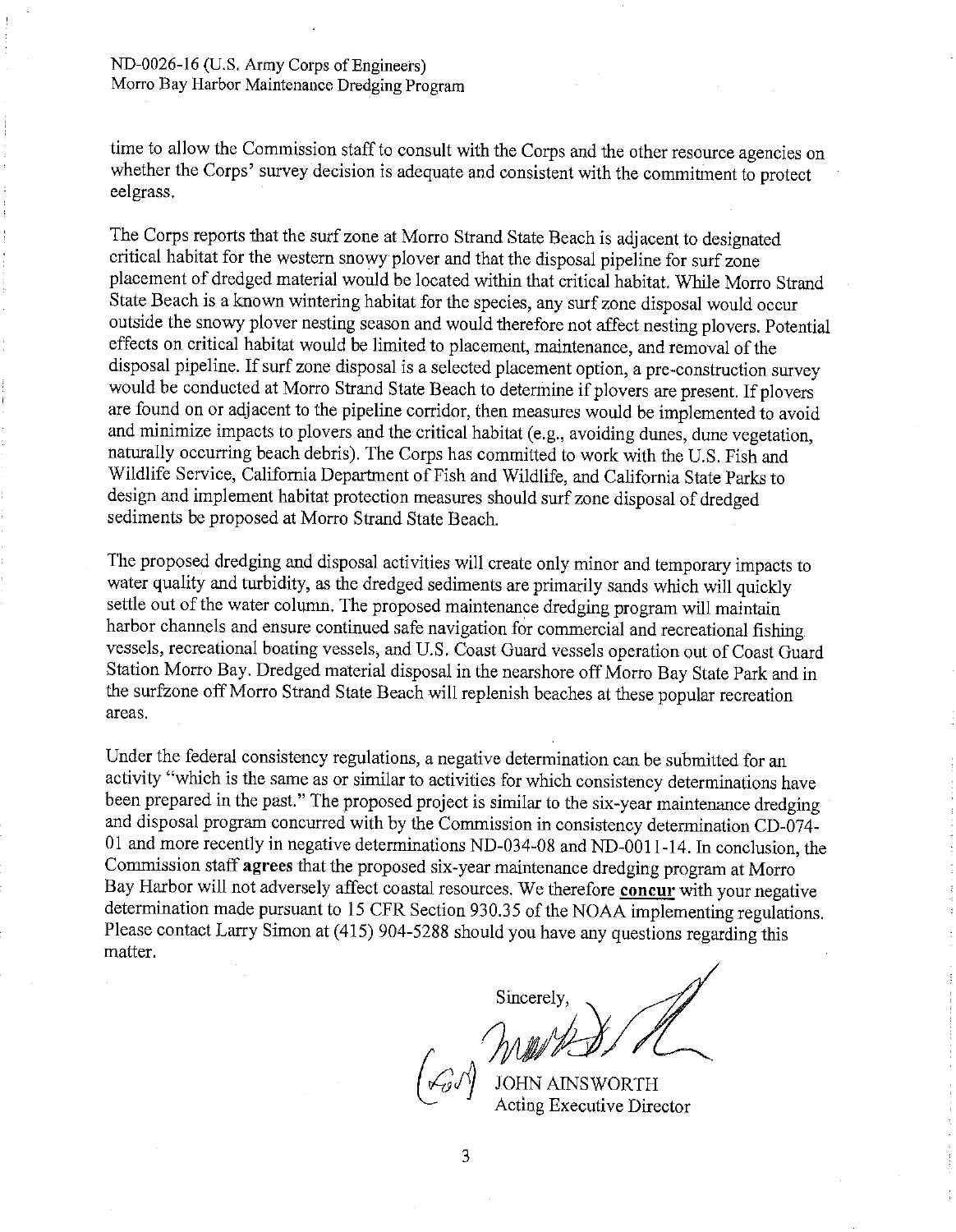ND-0026-16 (U.S. Army Corps of Engineers) Morro Bay Harbor Maintenance Dredging Program

CCC - Central Coast District cc: California Department of Fish and Wildlife Central Coast Regional Water Quality Control Board NOAA Fisheries U.S. Environmental Protection Agency

Ï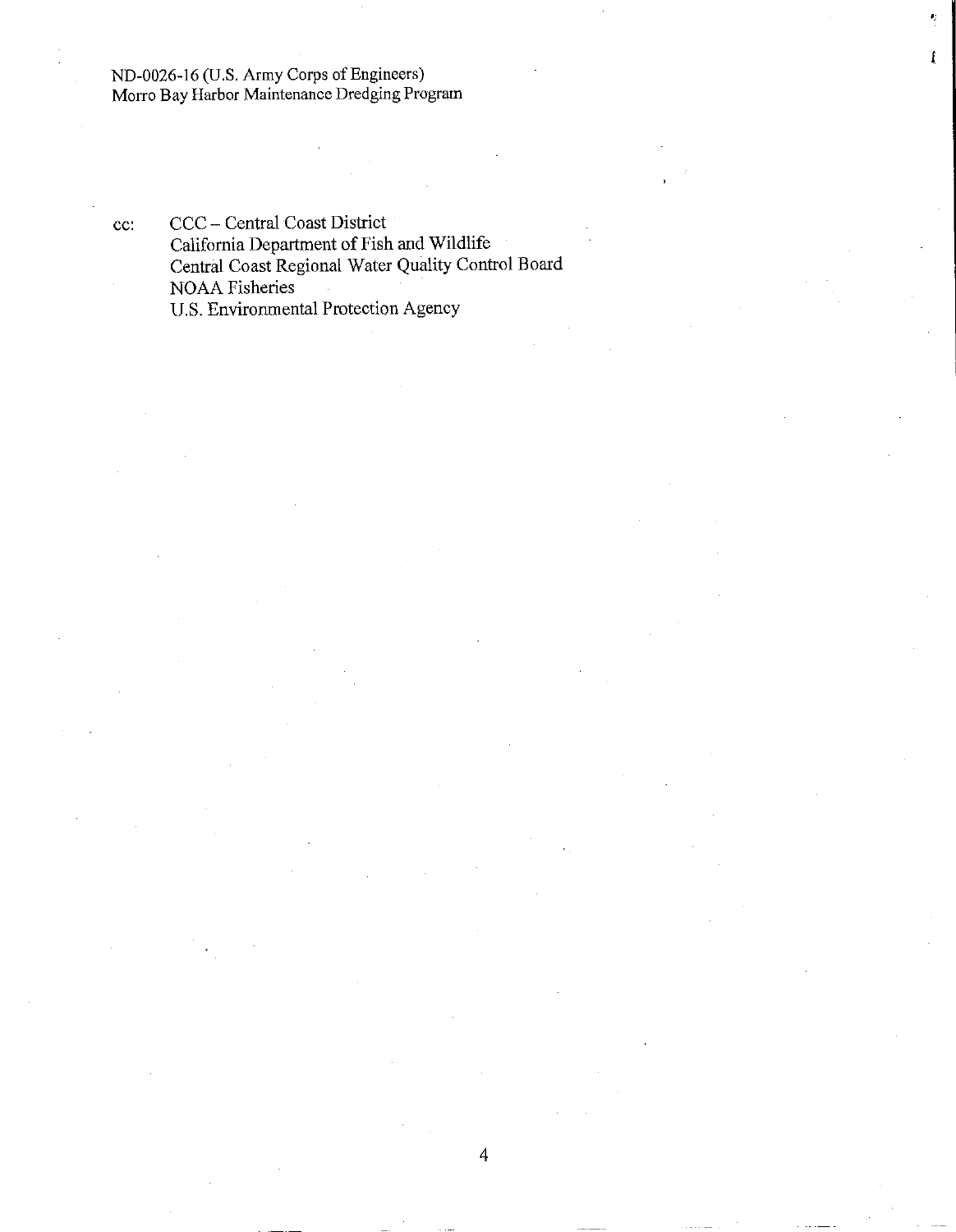45 FREMONT, SUITE 2000 SAN FRANCISCO, CA 94105- 2219 VOICE (415) 904- 5200 FAX ( 415) 904- 5400 TDD (415) 597-5885



September 21, 2016

Eduardo T. De Mesa Chief, Planning Division Los Angeles District U.S. Army Corps of Engineers ATTN: Kirk Brus 915 Wilshire Blvd., Suite 930 Los Angeles, CA 90017

#### Subject: Negative Determination ND-0028-16 (Santa Barbara Harbor Maintenance Dredging Program, Santa Barbara County)

Dear Mr. De Mesa:

The Coastal Commission staff has reviewed the above-referenced negative determination. The Corps of Engineers proposes to implement a six-year maintenance dredging program at Santa Barbara Harbor. The program includes annual dredging of up to 600,000 cubic yards of sandy material, with beach and surf zone disposal at East Beach, approximately 2,300 to 6,300 feet downcoast of the harbor.

The Corps has tested the sediments and confirmed that they are suitable for beach and nearshore disposal. As has been the case in past maintenance dredging programs at the harbor, dredging and disposal operations will be limited to the period between September 1 and April 30, with a single-point discharge if dredging occurs after March 1 in order to protect grunions. The current proposal includes all the avoidance, minimization, monitoring, and coordination measures that the Commission previously found necessary to protect listed species (including western snowy plovers, grunions, tidewater gobies, and steelhead trout), water quality, and public access and recreation.

Under the federal consistency regulations, a negative determination can be submitted for an activity "which is the same as or similar to activities for which consistency determinations have been prepared in the past." The Commission and the Executive Director have concurred with a number of consistency and negative determinations for similar activities in Santa Barbara Harbor (CD-021-83, CD-025-86, CD-046-89, CD-058-90, CD-079-91, ND-004-92, CD-040-92, CD-032-93, CD-049-98, ND-035-04, and ND-018-10). The last three were concurrences with sixyear maintenance dredging programs.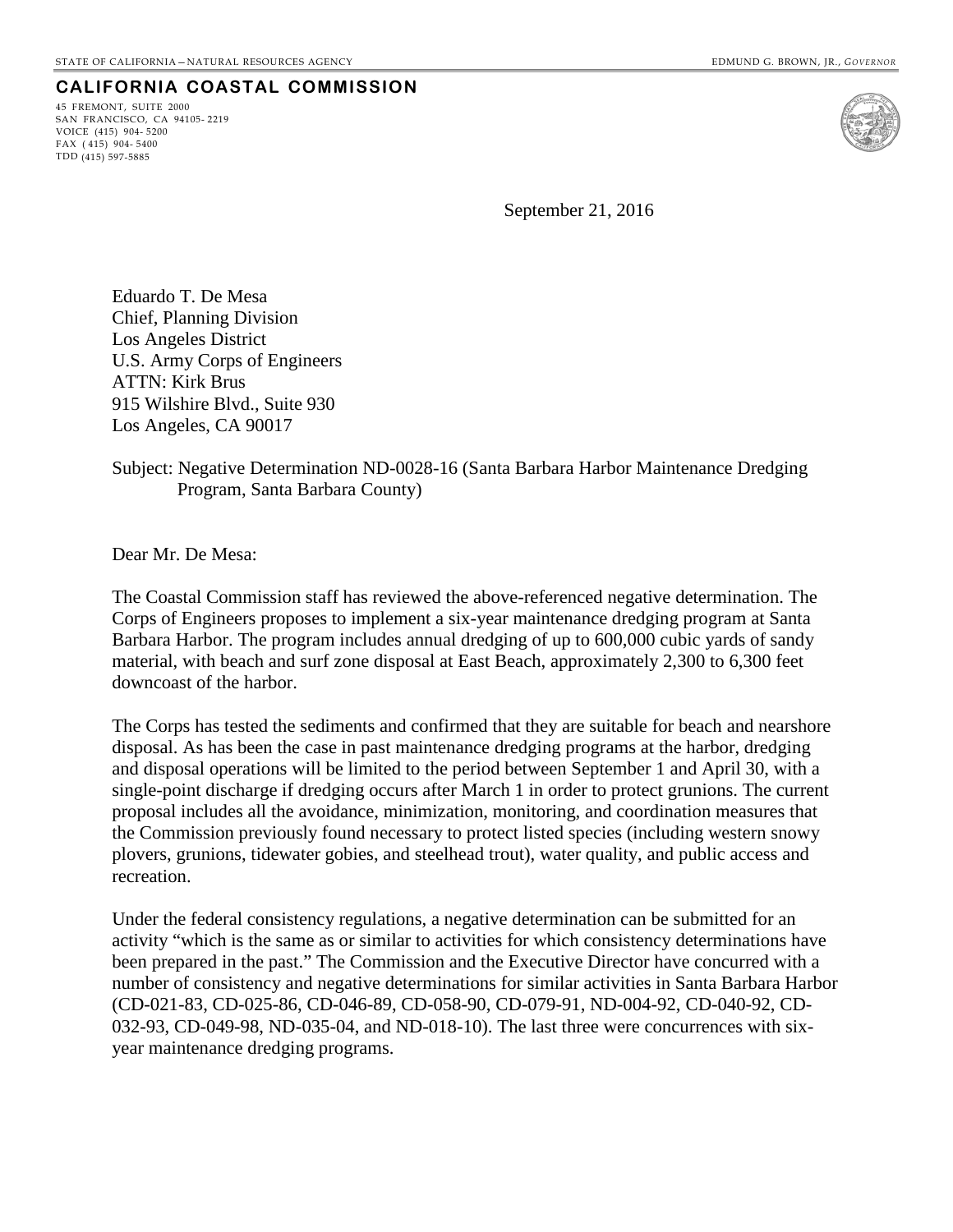U.S. Army Corps of Engineers Santa Barbara Harbor

In conclusion, the Commission staff agrees that the proposed six-year maintenance dredging program is similar to the above-referenced consistency and negative determinations and will not adversely affect coastal resources. We therefore concur with your negative determination made pursuant to 15 CFR Section 930.35 of the NOAA implementing regulations. Please contact Larry Simon at (415) 904-5288 should you have any questions regarding this matter.

Sincerely, Marks Pefre  $f(r)$ 

CCC – South Central District cc: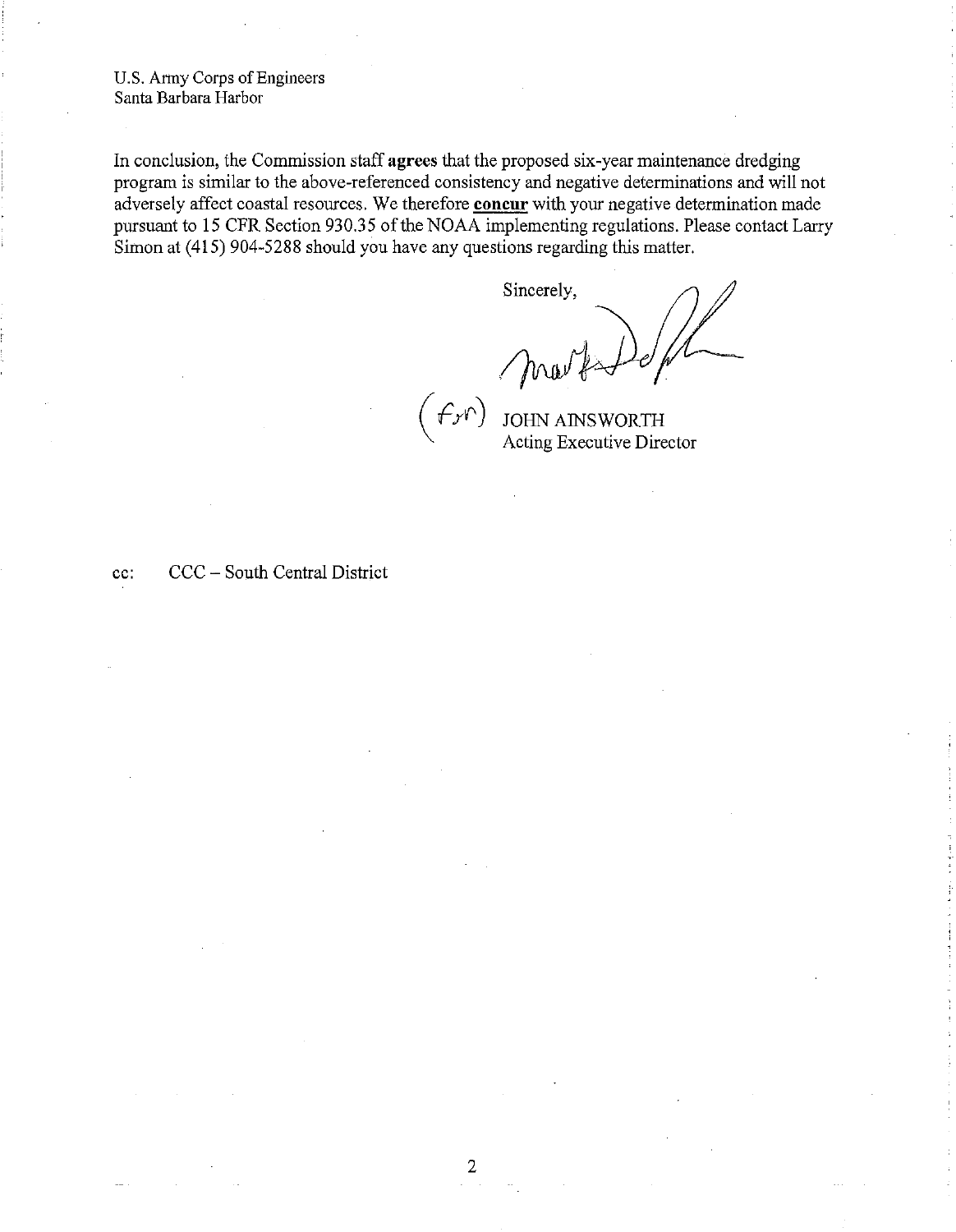45 FREMONT, SUITE 2000 SAN FRANCISCO, CA 94105- 2219 VOICE (415) 904- 5200 FAX ( 415) 904- 5400 TDD (415) 597-5885



August 31, 2016

Eric T. Nelson Refuge Manager Humboldt Bay National Wildlife Refuge Complex P.O. Box 576 Loleta, CA 95551

Subject: Negative Determination ND-0030-16 (Salmon Creek Debris Structure Modifications, Humboldt County)

Dear Mr. Nelson:

The Coastal Commission staff has reviewed the above-referenced project. The U.S. Fish and Wildlife Service proposes to restore streamflows through six restrictive debris structures located in Salmon Creek on private property adjacent to and upstream of the Salmon Creek Unit of the Humboldt Bay National Wildlife Refuge. Numerous in-stream debris structures are causing Salmon Creek to cut through levees which in turn allows floodwaters to enter adjacent agricultural fields and diverts essential freshwater away from the recently restored downstream section of Salmon Creek on the Refuge. The Service's 2013 restoration project was designed to improve water quality and fish passage and provide additional off-channel habitat for salmonids, tidewater goby, and other estuarine-dependent species. Due to the debris structures and resulting levee breaches during flooding events, salmonids and other estuarine species are stranded in the adjacent fields with no means to return to Salmon Creek after flood waters recede. The Service, the two private landowners on either side of the subject section of Salmon Creek, and other agencies (e.g., NOAA Fisheries, Natural Resources Conservation Service, U.S. Army Corps of Engineers, and California Department of Fish and Wildlife) have cooperated to develop the proposed short-term solution to the debris structures, while working on a longer term and more sustainable restoration of Salmon Creek upstream of the Refuge.

A May 2016 survey of the subject section of Salmon Creek identified 69 woody debris structures in the creek, with 13 of those structures currently blocking water flows. The proposed project would reopen streamflows at six locations by partially or completely removing blockages. The Service believes that this limited work would reduce the chance of additional levee breaches during flood flows, prevent the stranding of salmonids and other fish into the adjacent fields, remove material that could act as fish passage barriers during low to mid-volume flows, prevent a reduction of water flow to the Refuge, and reduce the chance of flooding onto nearby public roads. Wood to be removed would be cut into manageable sizes and then vertically lifted out of the creek channel using either an excavator driven close to the channel site or using a block and tackle system at sites where an excavator cannot be driven to the channel bank. No wheeled or tracked mechanized equipment will operate within the stream channel and no riparian vegetation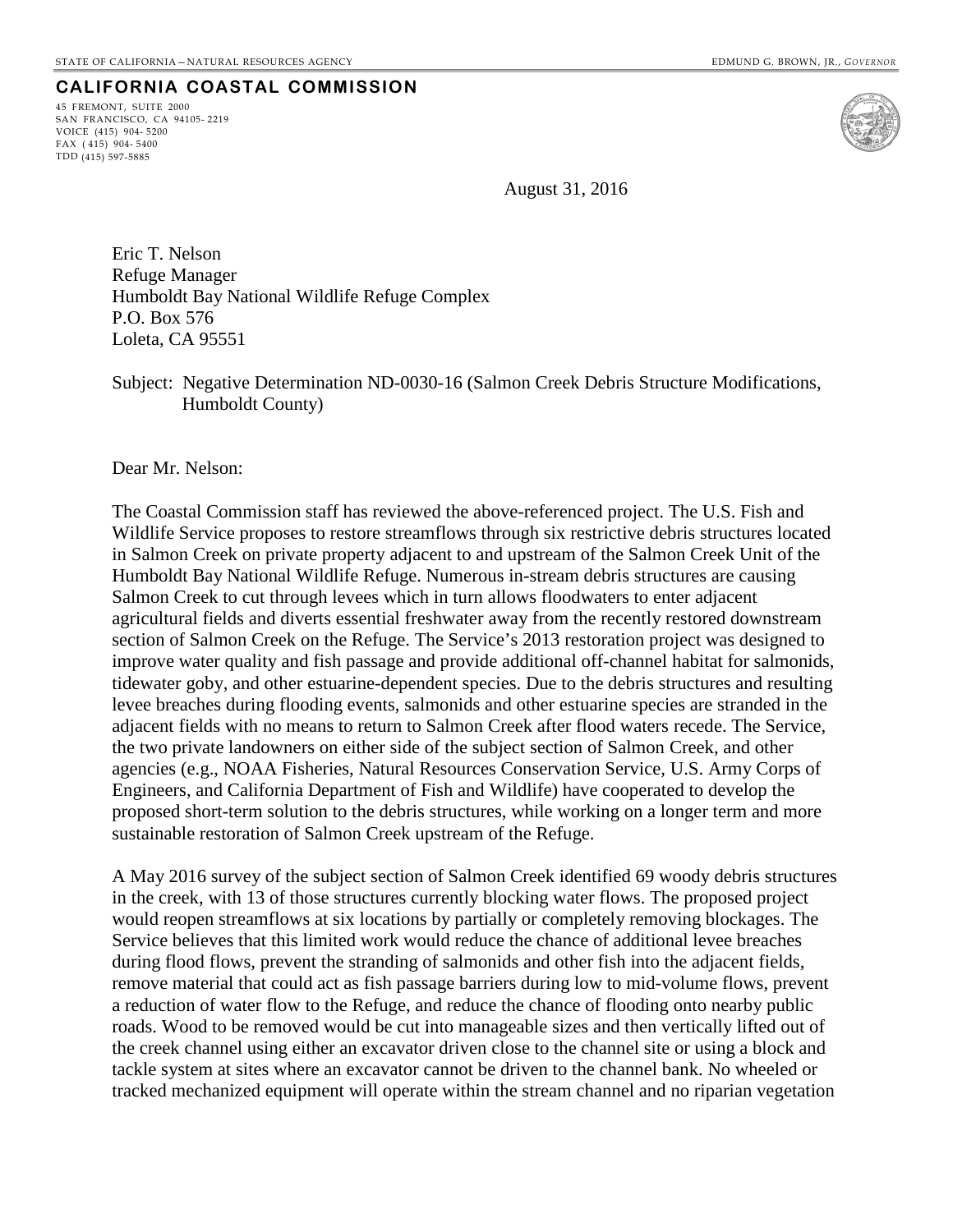ND-0030-16 (U.S. Fish and Wildlife Service) Humboldt Bay National Wildlife Refuge Complex

will be removed to gain access to the work areas. In addition, three existing levee breaches encompassing a total area of approximately 300 square-feet will be filled and compacted. The volume of material used to fill these areas is approximately 50 cubic yards and will come from former levees on the Salmon Creek Unit of the Refuge. This material was previously tested for contaminants and approved for this proposed use by the North Coast Regional Water Quality Control Board. The proposed project is scheduled to occur in September or early October 2016 when streamflow is minimal and is expected to take two to four days to complete.

Under the federal consistency regulations, a negative determination can be submitted for an activity "which is the same as or similar to activities for which consistency determinations have been prepared in the past." The proposed project is similar to previously concurred with consistency and negative determinations for restoration projects on the Salmon Creek Unit of the Humboldt Bay National Wildlife Refuge (e.g., ND-0011-15, ND-017-10, ND-031-09, CD-033-92. CD-040-91). In conclusion, the Commission staff agrees that the proposed Salmon Creek debris structure modification and levee repair project is similar to the above-referenced consistency and negative determinations and will not adversely affect coastal resources. We therefore concur with your negative determination made pursuant to 15 CFR Section 930.35 of the NOAA implementing regulations. Please contact Larry Simon at (415) 904-5288 should you have any questions regarding this matter.

Sincerely,

Acting Executive Director

CCC – North Coast District cc: **NOAA Fisheries** Natural Resources Conservation Service U.S. Army Corps of Engineers California Department of Fish and Wildlife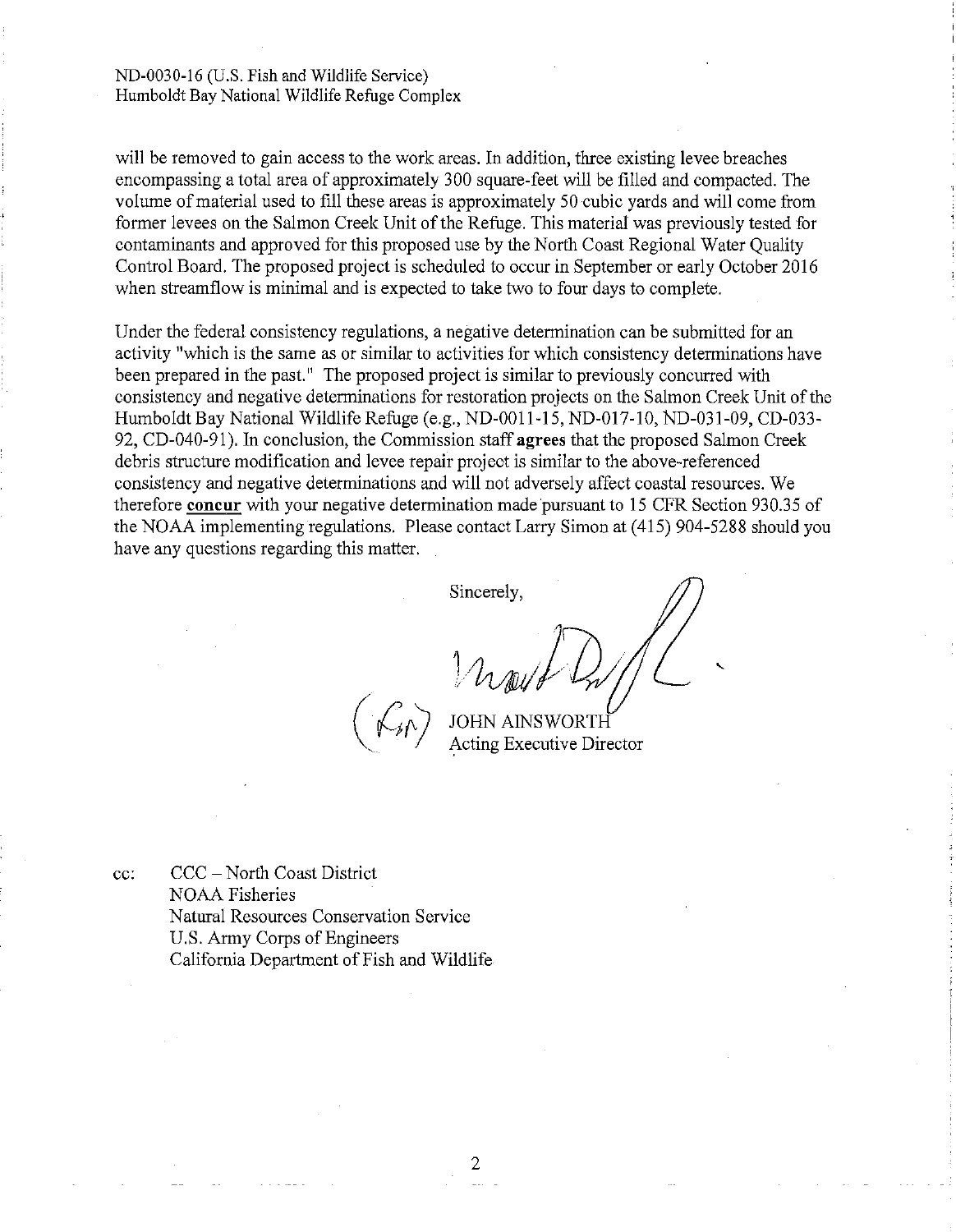45 FREMONT, SUITE 2000 SAN FRANCISCO, CA 94105- 2219 VOICE (415) 904- 5200 FAX ( 415) 904- 5400 TDD (415) 597-5885



September 14, 2016

Don Bristol Don Landeck Phillips 66 San Francisco Refinery 1380 San Pablo Ave. Rodeo, CA 94572-1354

Re: **NE-0009-16,** No Effects Determination, Phillips 66, disposal at SF-8 of material dredged from Rodeo Refinery, San Francisco Bay Area

Dear Mr. Bristol and Mr. Landeck:

The Coastal Commission staff has received the above-referenced "no effects" determination for SF-8 disposal of approximately 2,710 cubic yards of material being dredged at the Phillips 66 Refinery in the San Francisco Bay area in Rodeo (San Pablo Bay). SF-8 is an EPA-authorized dredged material disposal site, located approximately 3 miles offshore of Ocean Beach, San Francisco. The material has been tested and is suitable for aquatic and beach disposal. The Commission is not reviewing the dredging itself, nor the disposal of any remaining sediments; those aspects of the project come under the CZMA purview of the San Francisco Bay Conservation and Development Commission (BCDC).

The suitability of the material for aquatic and littoral disposal was reviewed by BCDC and the other agencies comprising the interagency Dredge Materials Management Office (DMMO), which was set up to review San Francisco Bay dredging activities. The DMMO recommended beneficial reuse, and disposal at SF-8 has historically been considered beneficial reuse by the DMMO, and by the Commission as consistent with the Coastal Act, because sand disposed at SF-8 nourishes the littoral system at Ocean Beach in San Francisco. The Commission staff has concurred with numerous disposals of sandy material at SF-8 in its review of previous dredging from the Rodeo Refinery dredging/disposal in the following cases: NE-0008-15, NE-005-14, NE-027-11 NE-044- 10, NE-45-09, NE-025-08, and NE-024-07.

The Commission staff has also concurred with SF-8 disposal in Corps of Engineers proposals for maintenance dredging of the San Francisco Main Ship Channel (ND-020-06, ND-062-05, ND-012- 04, ND-005-03, ND-004-02, ND-009-01, ND-018-00, and ND-010-98), as well as in other Corps of Engineers and individual San Francisco Bay Ports' dredging activities (NE-070-05, NE-075-05, ND-43-01, ND-105-00, NE-97-96, ND-99-95, and ND-82-94).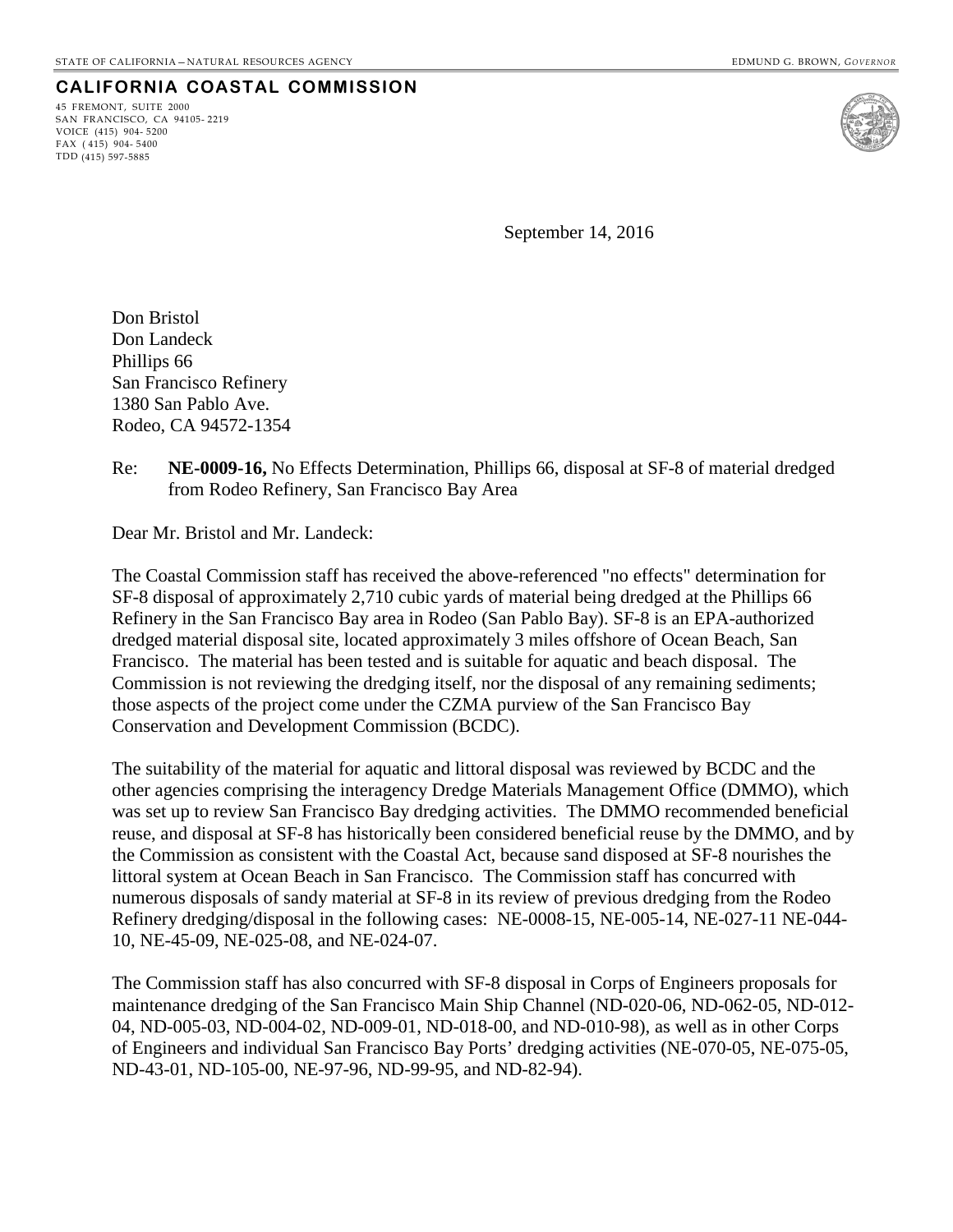In conclusion, the Commission staff agrees that the proposed disposal would not adversely affect coastal zone resources. Accordingly, and consistent with the above-described past reviews, we **concur** with your "no effects" determination. Please contact Mark Delaplaine at (415) 904-5289 if you have any questions.

Sincerely,

 (for) JOHN AINSWORTH Acting Executive Director

cc: North Central Coast Office EPA (Brian Ross, Allan Ota, Melissa Scianii) U.S. Army Corps of Engineers, S.F. District (Rob Lawrence, Debra O'Leary) BCDC (Brenda Goeden) RWQCB, S.F. Bay Region (Elizabeth Christian)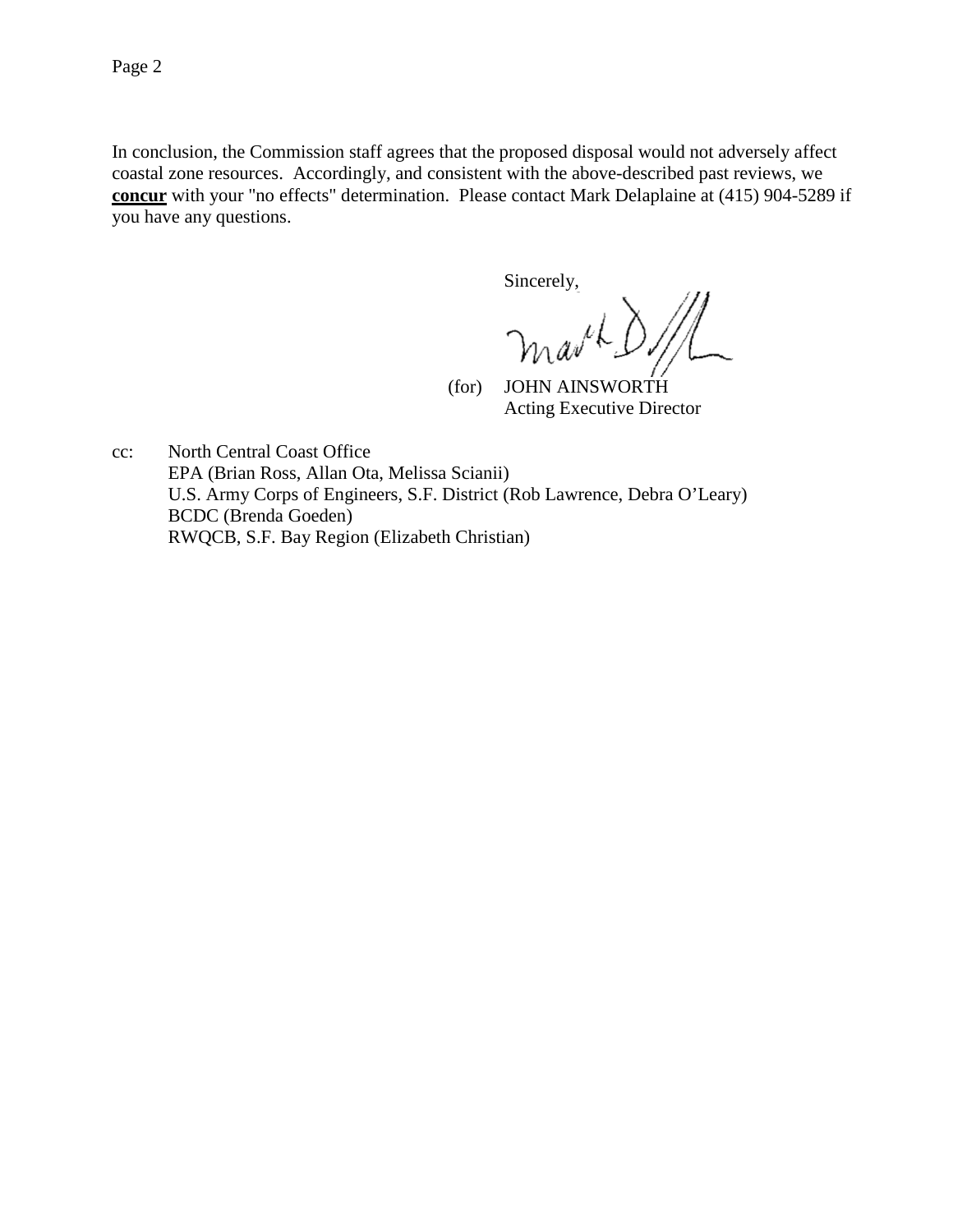45 FREMONT, SUITE 2000 SAN FRANCISCO, CA 94105- 2219 VOICE (415) 904- 5200 FAX ( 415) 904- 5400 TDD (415) 597-5885



September 22, 2016

Dana York Senior Environmental Planner Environmental Services Branch Caltrans District 1 ATTN: Laurel Osborn P.O. Box 3700 Eureka, CA 95502-3700

#### Subject: No-Effects Determination NE-0010-16 (Elk Creek Bridge Repairs, State Highway 1 Post Mile 31.35, Mendocino County)

Dear Mr. York:

The Coastal Commission staff has reviewed the above-referenced no-effects determination, submitted after-the-fact for emergency repairs to the Elk Creek Bridge undertaken in April and May 2016. Caltrans states that heavy rains in February and March 2016 increased flows in Elk Creek which contributed to changes in creek morphology and redirected creek flows to the north, causing scour and erosion of the north bank of the creek. As a result, structural portions of the Elk Creek Bridge failed, including concrete slope protection. Caltrans determined on March 6 that erosion control measures would be needed in order to avoid loss of the bridge and closure of Highway 1. The proposed repairs were exempt from coastal development permit requirements due to the declaration of a state of emergency by the governor's office. However, given the need for Caltrans to obtain a U.S. Army Corps of Engineers Regional General Permit #5 for the project, Caltrans is submitting this no-effects determination to satisfy its federal Coastal Zone Management Act federal consistency requirement.

Caltrans constructed a temporary unimproved road to the northern abutment of the bridge and placed approximately 400 cubic yards of rock slope protection at the compromised abutment and the upstream/northern eroded embankment. The rock work covered approximately 10,000 square feet, willows were subsequently planted within this area to revegetate the streambank, and an erosion control seed mix and straw were placed on the temporary road to assist in restoration to pre-project conditions. Caltrans coordinated with the Commission staff, California Department of Fish and Wildlife, U.S. Army Corps of Engineers, U.S. Fish and Wildlife Service, and National Marine Fisheries Service prior to project implementation to ensure that listed species, environmentally sensitive habitat, and water quality were protected during bridge abutment repairs and placement of rock slope protection.